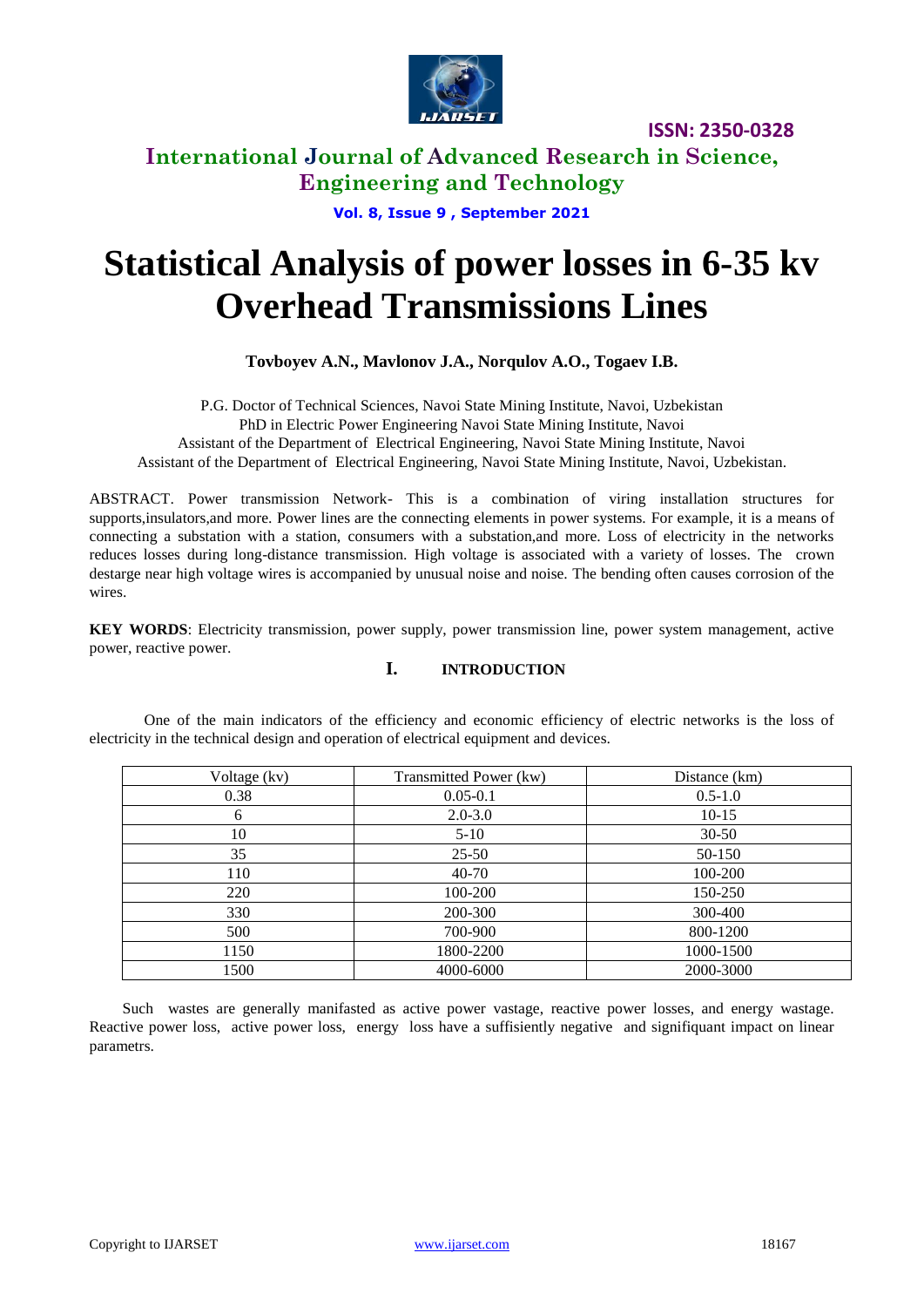

## **International Journal of Advanced Research in Science, Engineering and Technology**

**Vol. 8, Issue 9 , September 2021**



**Fig.1.1** *Conditional* **scheme of alternating current transmission and distribution system.**



**Fig.1.2. Schematic diagram of the power transmission line.**

Network elements load:

$$
I = \frac{\sqrt{P^2 + (Q + \Delta Q)^2}}{\sqrt{3} U}
$$

When delivering electricity to consumers, it must be uninterrupted, reliable and quality to. But lately this process is not enough at present , measures are being developed to minimize the possible solution to this problem. Operation of the mains is mainle taken into account for active and reactive power losses and losses in the grid. *[1,2]*

Network power loss:

$$
\Delta P_{\pi} = \frac{P^2 + Q^2}{UH^2} * R
$$

Network reactive power supply:

$$
\Delta Q_{\rm n} = \frac{P^2 + Q^2}{U{\rm H}^2} * X
$$

 $\Delta A_{\pi} = \Delta P_{\pi} * \tau$ 

Energy loss:

Where  $\tau$  is the maximum annual working time of consumers. Basically,it is possible to reduce vastage by doing the following sequence of work.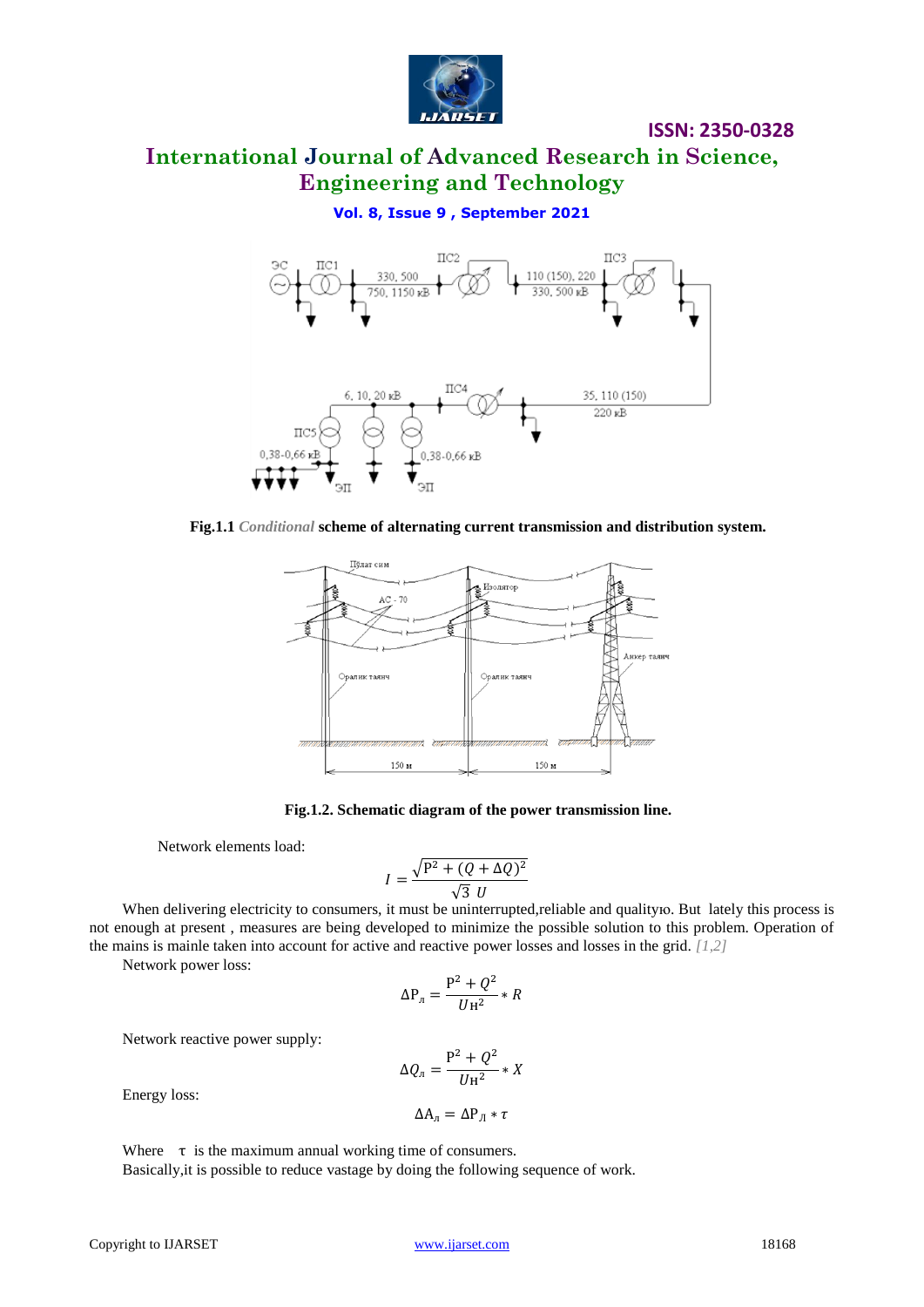

## **International Journal of Advanced Research in Science, Engineering and Technology**

**ISSN: 2350-0328**

**Vol. 8, Issue 9 , September 2021**



**Fig.1.3. Diagram of electricity wastage.**

1. The power grid is the basis of the system approach, which includes evaluating the effects of reactive power losses and providing efficient,quality, and uninterrupted power supply:

2. To give a mathematical explanation of existing power (Active and reactive) parameters of a transmission line;

3. Development of statistical methodologies for structural analysis of power and energy losses;

4. Reduce the impact of reactive power loss measures on the feasibility and feasibility of their implementation (Transmission lines)

In order to insure reliable operation of the power grid,our main goal in reducing waste is to analyse the losses associated with the emergence of the crown line in our conture, as well as to develop up-to-date universal recommendations for reducing power losses for each crown.

Reduction of flexible and active capacities will have a direct impact on consumers operating modes. If there is stability,then energy losses will be reduced,and electricity consumption and transport costs will also decrease. It is necessary to analyze tge state of electrical circuits to determine the sources of wastage in the reactive energy.

Configuration of the electrical network and its structural elements,as well as listing modest effect the degree of power loss.

By configuration,and structure.Subsequent assessments are made under each system. The effect of the power losses on the transmission lines in the subsystems isolated by the electricity network configuration is evaluated.

Energy losses,both naturally and in terms of production,distribution and consumption,are not the same as those used for energy consumption.Because their costs are includes in higher costs and annual maintenance costs.

Any technical measures to reduce losses are costly.Losses are always lowered,and vise versa,with smaller funds available.It is possible to know all the measures to reduce losses to 2 groups. Organizational and technical.Organizational arrangements do not require overtime,or over-budgeting.

Organizational measures include:

1.Incrase voltage depending on available tools and devices.

2.Ettension of service life and improvement of power supple equipment repair.

3.Matching annual and daile load schedules with the same power consumption and so on.

Technical measures require large additional costs. To calculate loss reduction,this these measures are summarized as follows.

#### **II. RESULTS AND DISCUSSIONS**.

1. Switching the network to high rated voltage: U

2.Using wires with cross-sectional surfaces.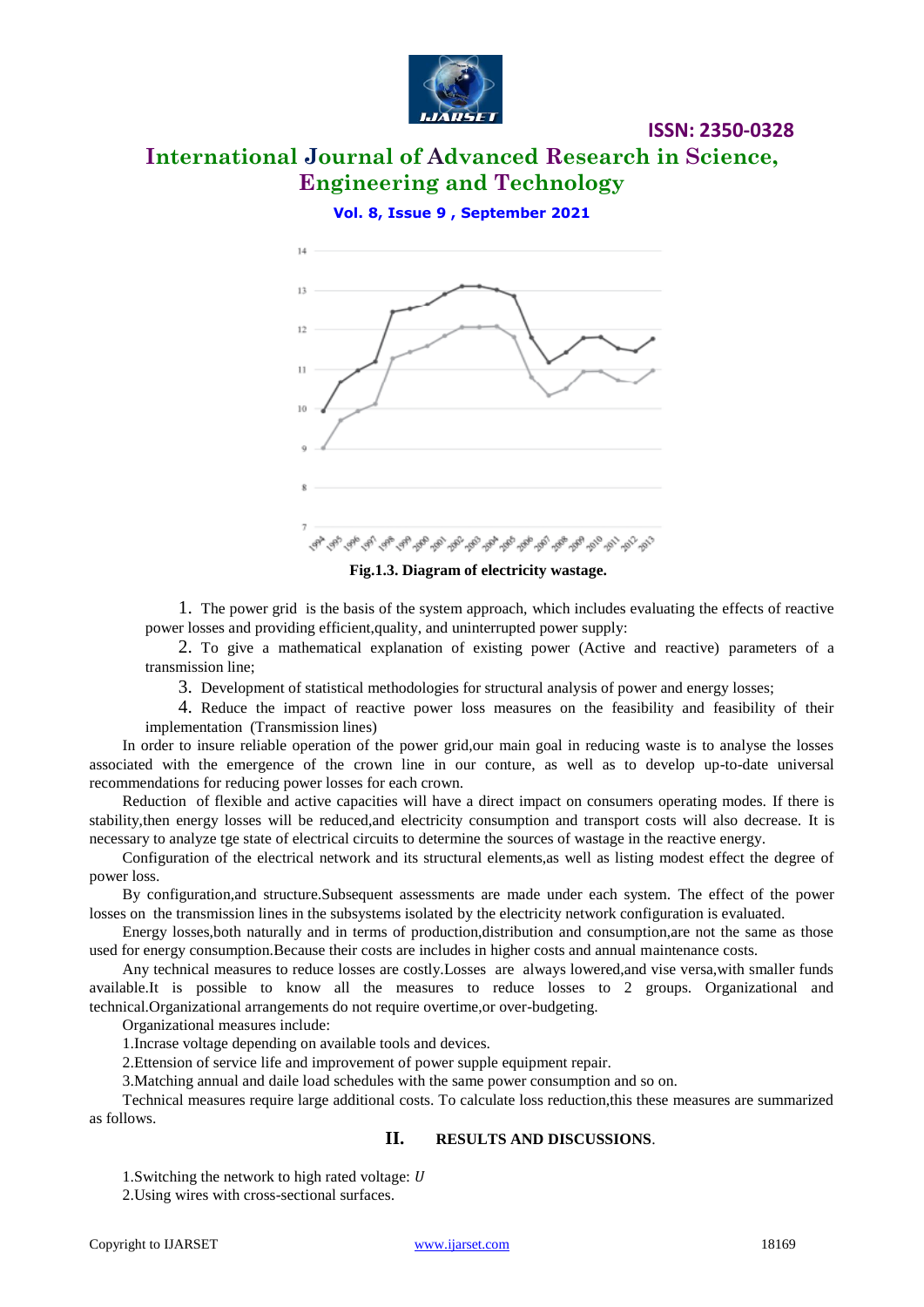

**International Journal of Advanced Research in Science, Engineering and Technology**

#### **Vol. 8, Issue 9 , September 2021**

3.Redlaciment overloaded transformers.

4. Installation of compensation devices.

5. Technicsl measures to reduce losses.

It is advisable to be based on the relevant economic calculations. [1,3] To determine the cause of electrical losses,a sample of control measurements and monthly calculations of power meters over a period of 4 to 6 years.

Technical losses are,in turn,devidet into reactive losses and losses in power lines. Later, no other indicators of reactive energy loss are required. At the same time, the structural analysis of energy losses taces into account the strength of the lines this affects the energy lost along the line.

Structural analysis is performed in the following sequence. [5]

1. The ratio of technical losses to uninterrupted over supply to the network is determined by the nominal voltage classes.

2. It analyzes the proportion of jet losses in transmission lines.

3. The dynamics of loading and contingent constant losses are studied.

4. Factors for loading of reactive power coefficients and power transformes are analyzed.

5.The sources and causes of loss of electricity are indentified.

The ratio of technical losses of reactive electricity in elements of electrical networks to total technical losses of reactive electricity will alov us to determine in detail the future loss of elements. An analysis of this ratio for 10 kv power lines shows that most of the reactive energy losses are due to power transmissions.

At the same time there is an in crease in jet energy transmitted over the network .Therefore, the interconnection between the passage and charge of reactive energy the disparity between the constituent is the cause of this disparity.

This is to compensate for the reactive power and eliminate the couses of improper calculation of reactive energy. It is necessary to optimize the mode by compensating the jet power and reducing the voltage in the nodes to reduce the loss of reactive energy.

#### **Table of power dissipation in 6-10kV overhead power transmission lines.**

SS Power loss on L-Dehkanabad-10 and L-Azizabad-10 lines from Zarmetan by 2020.

| Average power consumption by 2020 |                  |               |                                       |                                            |                            |                               |                              |                                |                                        |                                                       |               |                                                                     |      |
|-----------------------------------|------------------|---------------|---------------------------------------|--------------------------------------------|----------------------------|-------------------------------|------------------------------|--------------------------------|----------------------------------------|-------------------------------------------------------|---------------|---------------------------------------------------------------------|------|
| Line name                         | brand<br>of wire | length,<br>km | line<br>active<br>resistance<br>, Ohm | line<br>reactiv<br>e<br>resistan<br>ce, Om | line<br>volta<br>ge,<br>kV | line<br>load.<br>$\mathbf{A}$ | line<br>full<br>power,<br>kW | line<br>active<br>power,<br>kW | line<br>reactiv<br>e<br>power,<br>kVAr | active<br>power<br>dissipatio<br>n in the<br>line, kW | $\frac{0}{0}$ | reactiv<br>e<br>power<br>dissipat<br>ion in<br>the<br>line.<br>kVAr | $\%$ |
| $L-$<br>Dehqonob<br>$od-10$       | $AC-35$          | 32,0          | 6,7                                   | 11,3                                       | 10,4                       | 22,1                          | 395,8                        | 356,2                          | 172,5                                  | 9,9                                                   | 2,8           | 16,7                                                                | 9,6  |
| L-<br>Azizobod-<br>10             | $AC-35$          | 2,1           | 0,4                                   | 0.7                                        | 10,4                       | 11,9                          | 213,5                        | 192,2                          | 93,1                                   | 0,2                                                   | 0,1           | 0,3                                                                 | 0,3  |
| Total capacity loss by 2020       |                  |               |                                       |                                            |                            |                               |                              |                                |                                        |                                                       |               |                                                                     |      |
| L-<br>Dehqonob<br>$od-10$         | $AC-35$          | 32,0          | 6,7                                   | 11,3                                       | 10.3                       | 194<br>970,8                  | 3 4 6 6<br>913,1             | 3 1 2 0<br>221,8               | 1.511<br>192,4                         | 86 638,3                                              | 2,8           | 146<br>047,4                                                        | 9,7  |
| L-<br>Azizobod-<br>10             | $AC-35$          | 2,1           | 0,4                                   | 0,7                                        | 10,3                       | 104<br>329,2                  | 1870<br>481,2                | 1683<br>433,1                  | 815<br>323,8                           | 1 667,8                                               | 0,1           | 2811.5                                                              | 0,3  |